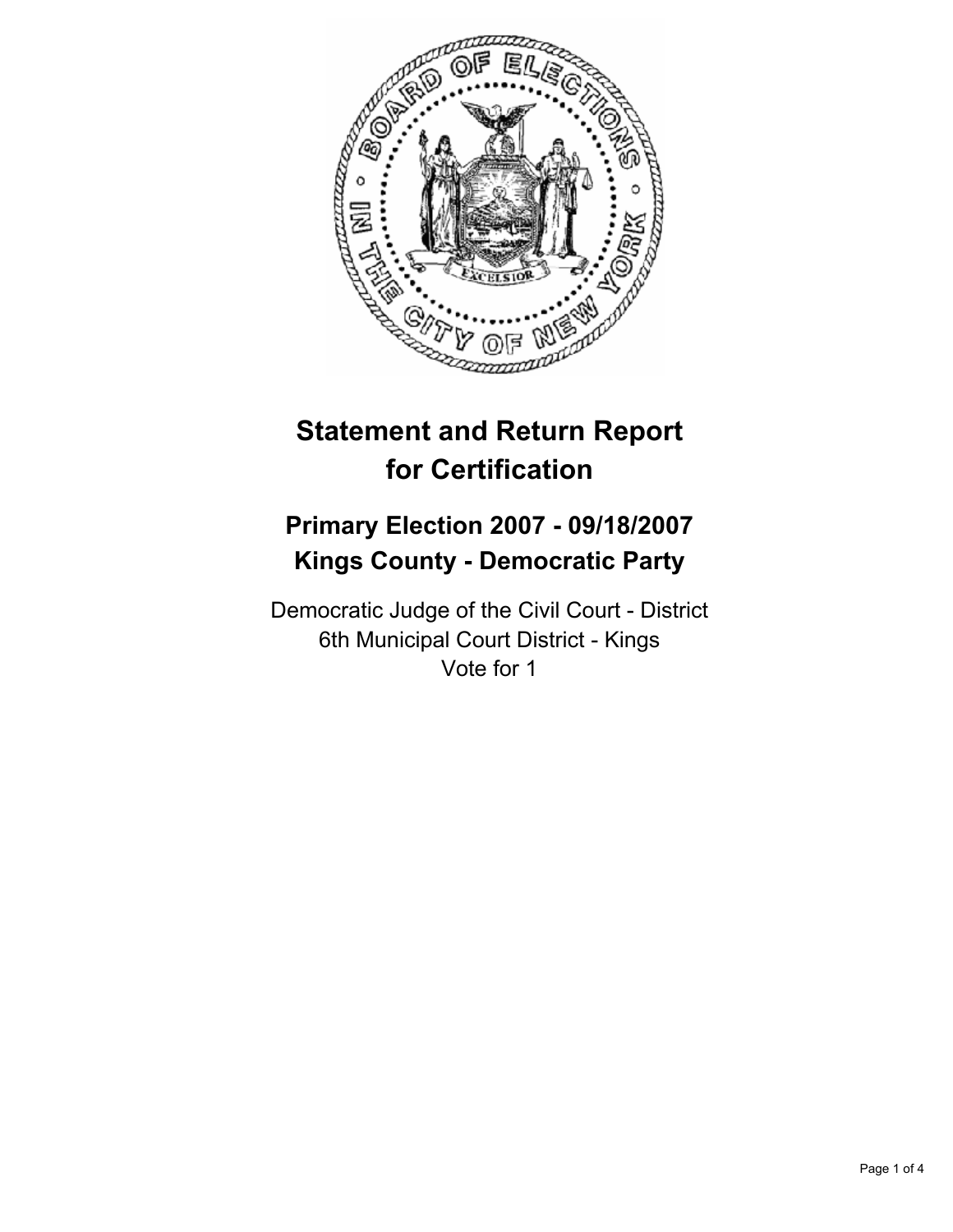

#### **Assembly District 41**

| <b>EMERGENCY</b>   |     |
|--------------------|-----|
| ABSENTEE/MILITARY  | 6   |
| AFFIDAVIT          |     |
| SHAREN D HUDSON    | 98  |
| KATHERINE A LEVINE | 119 |
| <b>Total Votes</b> | 217 |

### **Assembly District 42**

| <b>EMERGENCY</b>   | 4     |
|--------------------|-------|
| ABSENTEE/MILITARY  | 86    |
| AFFIDAVIT          | 12    |
| SHAREN D HUDSON    | 802   |
| KATHERINE A LEVINE | 996   |
| <b>Total Votes</b> | 1,798 |

## **Assembly District 43**

| <b>Total Votes</b>              | 1,035 |
|---------------------------------|-------|
| <b>ROBIN SHEAVES (WRITE-IN)</b> |       |
| KATHERINE A LEVINE              | 341   |
| SHAREN D HUDSON                 | 693   |
| AFFIDAVIT                       |       |
| ABSENTEE/MILITARY               | 51    |
| <b>EMERGENCY</b>                | U     |

#### **Assembly District 44**

| <b>EMERGENCY</b>   | 4     |
|--------------------|-------|
| ABSENTEE/MILITARY  | 73    |
| AFFIDAVIT          | 5     |
| SHAREN D HUDSON    | 219   |
| KATHERINE A LEVINE | 1,045 |
| <b>Total Votes</b> | 1,264 |

#### **Assembly District 45**

| <b>Total Votes</b> | 184 |
|--------------------|-----|
| KATHERINE A LEVINE | 170 |
| SHAREN D HUDSON    | 14  |
| <b>AFFIDAVIT</b>   |     |
| ABSENTEE/MILITARY  | 11  |
| <b>EMERGENCY</b>   |     |

## **Assembly District 48**

| <b>Total Votes</b> | 174 |
|--------------------|-----|
| KATHERINE A LEVINE | 150 |
| SHAREN D HUDSON    | 24  |
| AFFIDAVIT          | 0   |
| ABSENTEE/MILITARY  | 15  |
| <b>EMERGENCY</b>   | 0   |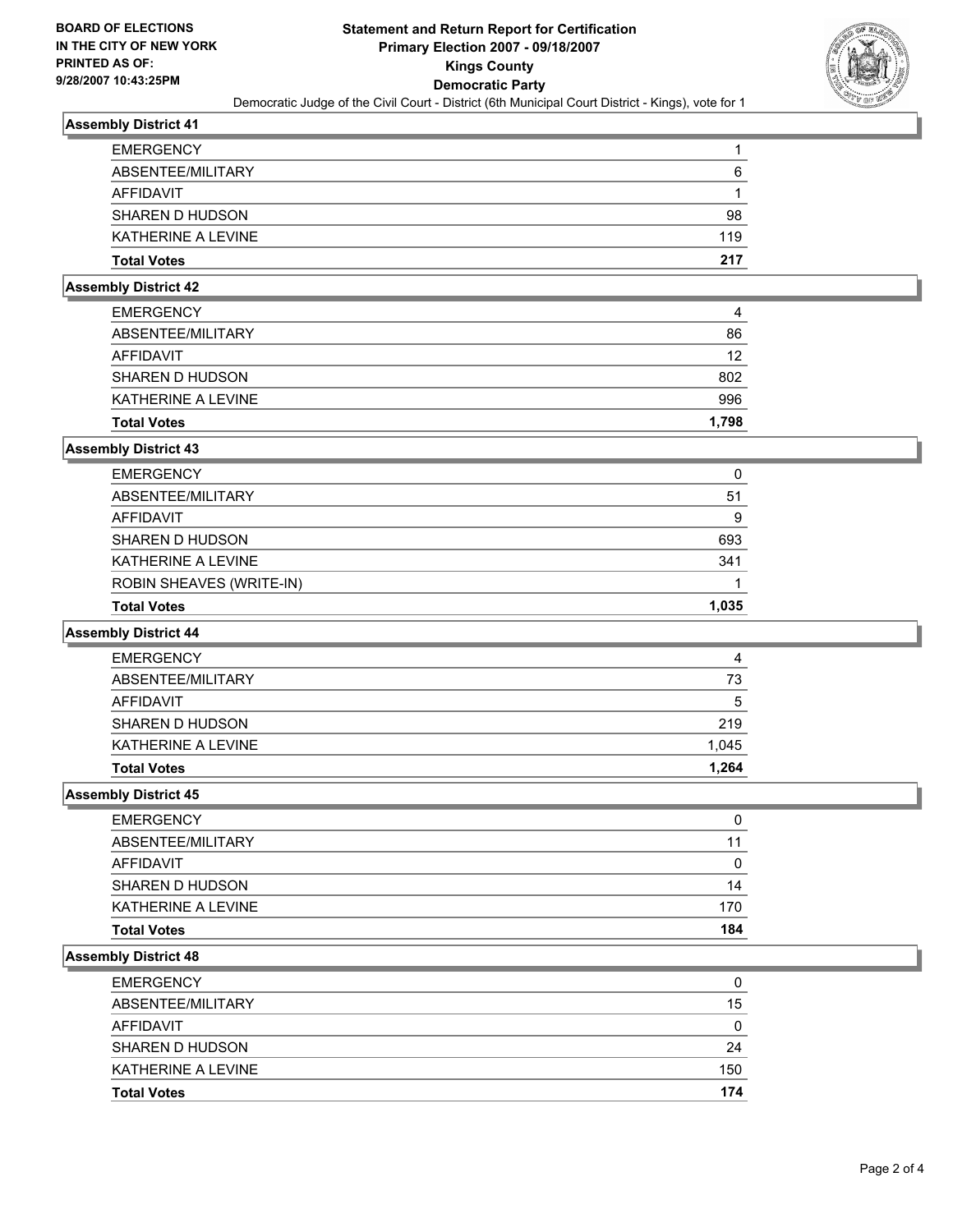

## **Assembly District 52**

| <b>EMERGENCY</b>             | າ   |
|------------------------------|-----|
| ABSENTEE/MILITARY            | 20  |
| AFFIDAVIT                    | 8   |
| SHAREN D HUDSON              | 139 |
| KATHERINE A LEVINE           | 617 |
| ALEXANDER HOFFMAN (WRITE-IN) |     |
| <b>Total Votes</b>           | 757 |

#### **Assembly District 57**

| <b>Total Votes</b> | 1,093 |
|--------------------|-------|
| KATHERINE A LEVINE | 387   |
| SHAREN D HUDSON    | 706   |
| AFFIDAVIT          | 11    |
| ABSENTEE/MILITARY  | 49    |
| <b>EMERGENCY</b>   | 0     |

#### **Assembly District 58**

| <b>EMERGENCY</b><br>ABSENTEE/MILITARY | 13  |
|---------------------------------------|-----|
| AFFIDAVIT                             | 4   |
| SHAREN D HUDSON                       | 222 |
| KATHERINE A LEVINE                    | 164 |
| <b>Total Votes</b>                    | 386 |